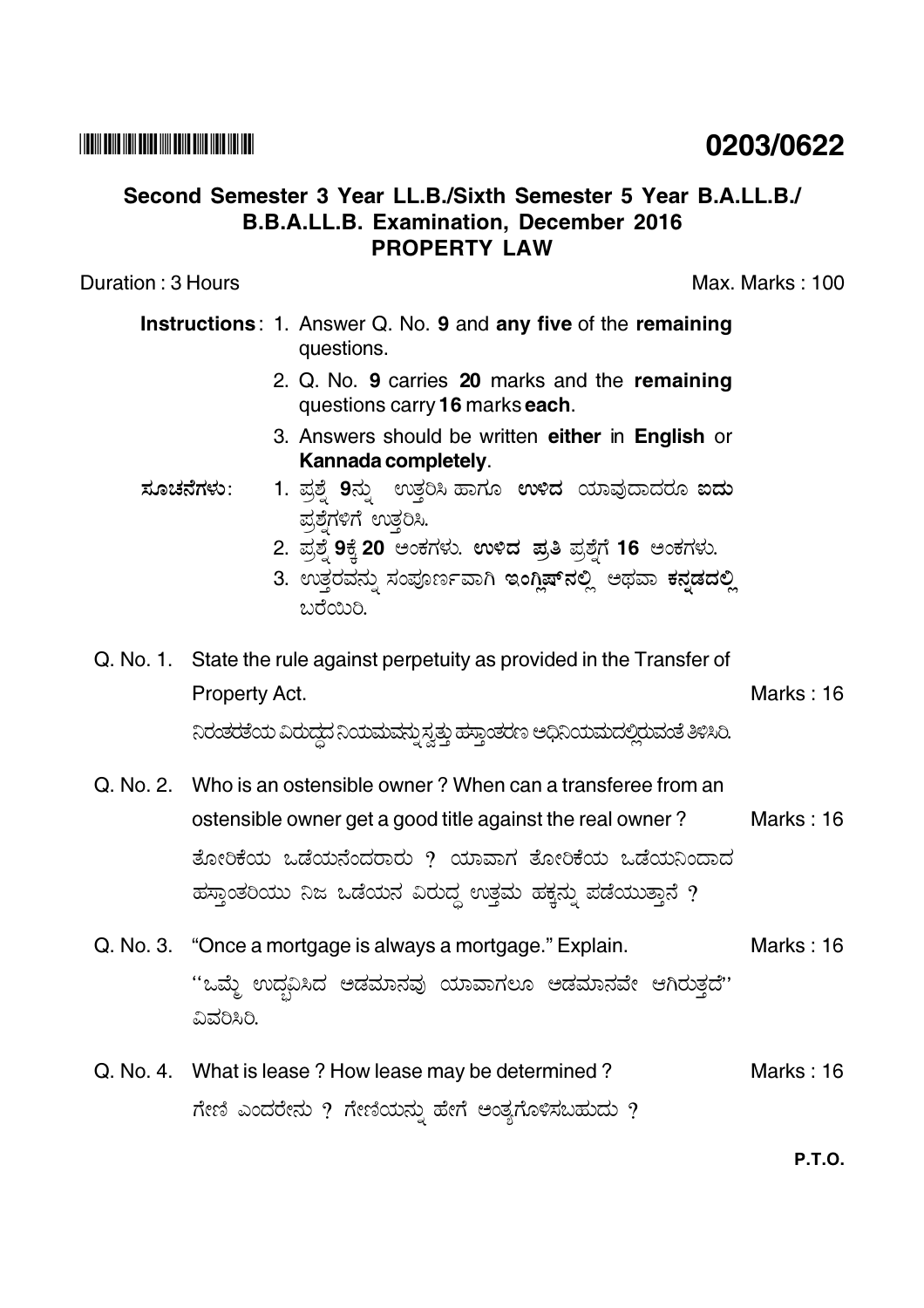| 0203/0622 | -2-                                                                                                                                                                                                           |                           |
|-----------|---------------------------------------------------------------------------------------------------------------------------------------------------------------------------------------------------------------|---------------------------|
| Q. No. 5. | Define sale. Distinguish it with contract for sale.                                                                                                                                                           | Marks: 16                 |
|           | ಮಾರಾಟವನ್ನು ವ್ಯಾಖ್ಯಾನಿಸಿರಿ ಮತ್ತು ಅದನ್ನು ಮಾರಾಟಕ್ಕಾಗಿ ಒಪ್ಪಂದದೊಂದಿಗೆ<br>ವಿಂಗಡಿಸಿರಿ.                                                                                                                               |                           |
| Q. No. 6. | Explain doctrine of lis pendens. Discuss whether the doctrine<br>applies to court sales.<br>ಇತ್ಯರ್ಥವಾಗದೇ ಇರುವ ವ್ಯಾಜ್ಯ ಸಿದ್ಧಾಂತವನ್ನು ವಿವರಿಸಿರಿ. ನ್ಯಾಯಾಲಯದ<br>ಮೂಲಕ ಮಾಡಿದ ಮಾರಾಟಗಳಿಗೆ ಈ ಸಿದ್ಧಾಂತವು ಅನ್ವಯಿಸುವುದೇ ? | Marks: 16                 |
|           | Q. No. 7. What are the duties and liabilities of a trustee?<br>ನ್ನಾಸಧಾರಿಯ ಕರ್ತವ್ಯಗಳು ಮತ್ತು ಹೊಣೆಗಾರಿಕೆಗಳಾವುವು ?                                                                                                | Marks: 16                 |
|           | Q. No. 8. Write short note on any two of the following:<br>ಕೆಳಗಿನ ಯಾವುದಾದರೂ <b>ಎರಡನ್ನು</b> ಕುರಿತು ಲಘು ಟಿಪ್ಪಣಿ ಬರೆಯಿರಿ :                                                                                       |                           |
|           | a) Doctrine of Apportionment.                                                                                                                                                                                 |                           |
|           | ಹಂಚಿಕೆ ಸಿದ್ಧಾಂತ.                                                                                                                                                                                              |                           |
|           | b) Charge.                                                                                                                                                                                                    |                           |
|           | ಪ್ರಭಾರ.                                                                                                                                                                                                       |                           |
|           | c) Disabilities of Trustee.                                                                                                                                                                                   |                           |
|           | ನ್ಯಾಸಧಾರಿಯ ನಿಯೋಗ್ಯತೆಗಳು.                                                                                                                                                                                      |                           |
| Q. No. 9. | Solve any two of the following problems:<br>ಕೆಳಗಿನ ಯಾವುದಾದರೂ <b>ಎರಡು</b> ಸಮಸ್ಯೆಗಳನ್ನು ಪರಿಹರಿಸಿರಿ :                                                                                                            | Marks: $(2 \times 10=20)$ |
|           | a) Ashok makes an absolute gift of house to Basavaraj with a<br>direction that Basavaraj shall reside in it. Is the transfer<br>valid ? Give reason.                                                          |                           |
|           | ತಾನು ಕೊಟ್ಟ ಮನೆಯಲ್ಲಿ ಬಸವರಾಜನೇ ವಾಸ ಮಾಡಬೇಕು ಎಂಬ<br>ನಿರ್ದೇಶನದೊಡನೆ ಅಶೋಕನು ತನ್ನ ಮನೆಯನ್ನು ಬಸವರಾಜನಿಗೆ<br>ಸಂಪೂರ್ಣವಾಗಿ ದಾನ ಮಾಡುತ್ತಾನೆ. ಈ ವರ್ಗಾವಣೆ ಸಿಂಧುವೇ ? ಕಾರಣ<br>ಕೊಡಿ.                                               |                           |